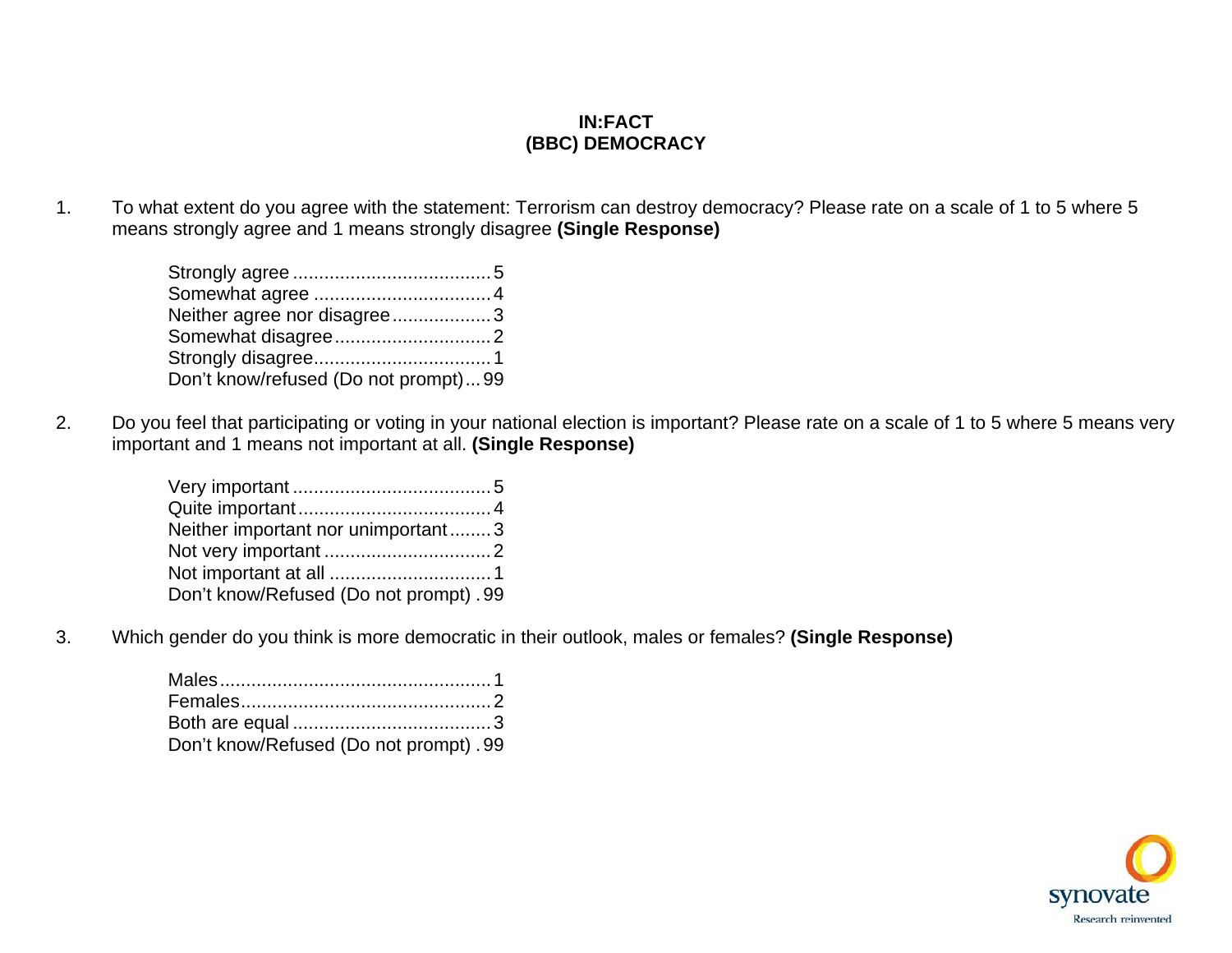4. Given their political structures, which country do you think is best equipped to combat climate change? **(Single Response)**

# **Rotate these 2 countries**

| Don't know/Refused (Do not prompt). 99 |
|----------------------------------------|

5. How important is your religion to you? Please rate on a scale of 1 to 5 where 5 means very important and 1 means not important at all. **(Single Response)**

| Don't know/Refused (Do not prompt). 99 |  |
|----------------------------------------|--|

6. How likely would you be to support a Global Parliament, where votes are based on country population sizes, and the global parliament is able to make binding policies? **(Single Response)**

> Very likely - it is a good idea.................5 Quite likely - but with reservations ........4 Neither likely nor unlikely........................3 Quite unlikely - but it might work...........2 Very unlikely - it is a bad idea...............1 Don't know/Refused (Do not prompt) .99

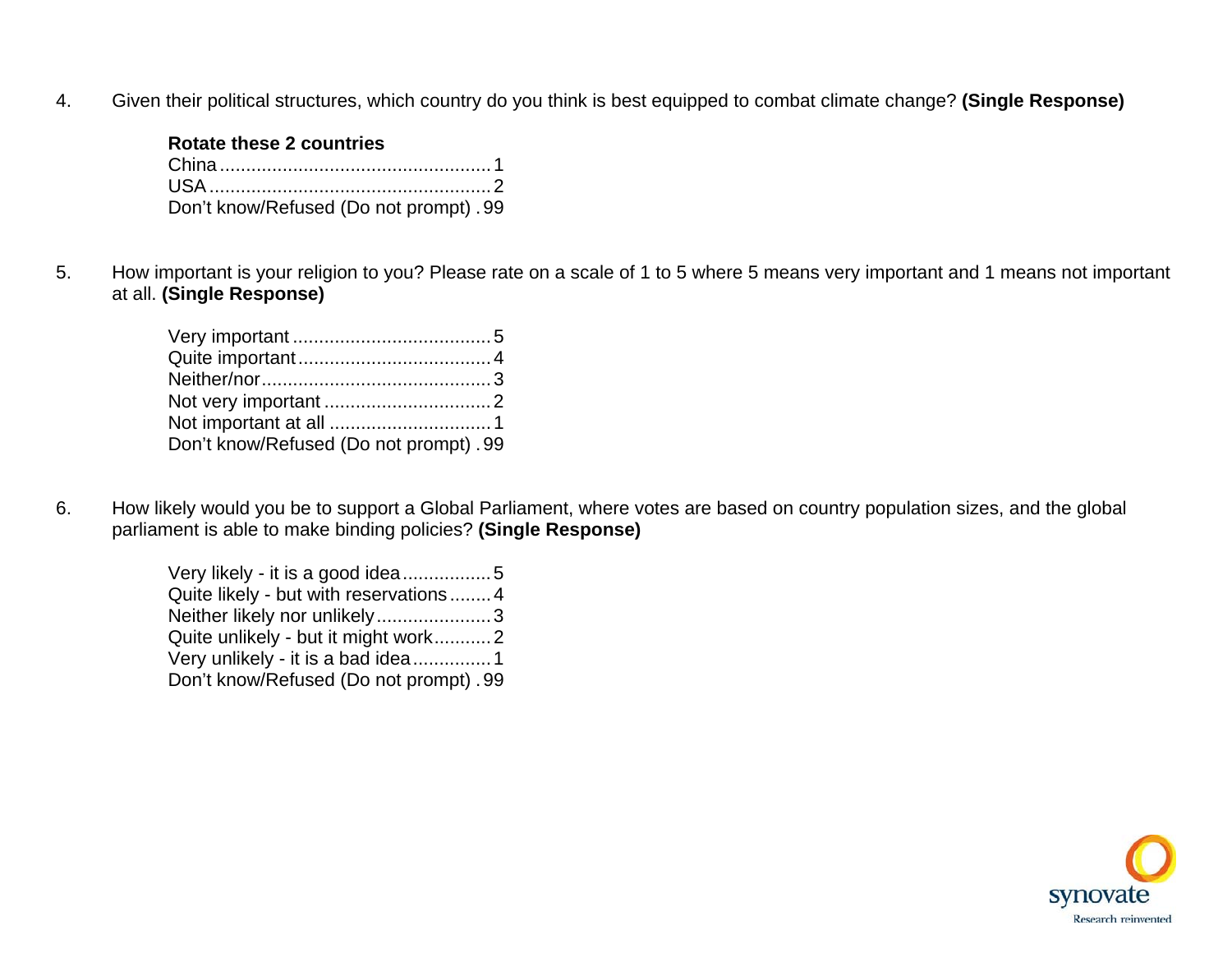#### Q1. Terrorism: To what extent do you agree with the statement: Terrorism can destroy democracy?

|                                                   |                            |                 |                |                |                | <b>FW Country</b>                          |                                    |                |               |                |
|---------------------------------------------------|----------------------------|-----------------|----------------|----------------|----------------|--------------------------------------------|------------------------------------|----------------|---------------|----------------|
|                                                   |                            | Base            | Singapore      | India          | South Korea    | <b>USA</b>                                 | France                             | Germany        | Australia     | Poland         |
|                                                   |                            |                 | А              | B              | C.             | D                                          | F.                                 |                | G             | H.             |
| Š<br>the<br>demo<br>with<br>agree<br>estroy<br>73 | <b>Base</b>                | 11875<br>100.0% | 1020<br>100.0% | 1027<br>100.0% | 1002<br>100.0% | 502<br>100.0%                              | 500<br>100.0%                      | 1000<br>100.0% | 935<br>100.0% | 1000<br>100.0% |
|                                                   | Strongly disagree          | 1526<br>12.9%   | 98<br>$9.6\%$  | 316<br>30.8%   | 84<br>8.4%     | 54<br>10.8%                                | 18<br>3.6%                         | 149<br>14.9%   | 42<br>4.5%    | 120<br>12.0%   |
|                                                   | Somewhat disagree          | 1245<br>10.5%   | 103<br>10.1%   | 66<br>$6.4\%$  | 115<br>11.5%   | 50<br>10.0%                                | 54<br>10.8%                        | 147<br>14.7%   | 171<br>18.3%  | 120<br>12.0%   |
| an d<br>응<br>$\mathbf{r}$                         | Neither agree nor disagree | 1625<br>13.7%   | 155<br>15.2%   | 88<br>8.6%     | 162<br>16.2%   | 49<br>9.8%                                 | 48<br>$9.6\%$                      | 169<br>16.9%   | 114<br>12.2%  | 172<br>17.2%   |
| extent<br>ē<br>កា                                 | Somewhat agree             | 2758<br>23.2%   | 226<br>22.2%   | 161<br>15.7%   | 313<br>31.2%   | 138<br>27.5%                               | 152<br>30.4%                       | 225<br>22.5%   | 298<br>31.9%  | 203<br>20.3%   |
| what<br>anti<br>ء                                 | Strongly agree             | 4147<br>34.9%   | 373<br>36.6%   | 346<br>33.7%   | 277<br>27.6%   | 211<br>42.0%                               | 228<br>45.6%                       | 276<br>27.6%   | 280<br>29.9%  | 352<br>35.2%   |
|                                                   | Don't Know/refused         | 574<br>4.8%     | 65<br>6.4%     | 50<br>4.9%     | 51<br>5.1%     | $\overline{\phantom{a}}$<br>$\overline{a}$ | $\sim$<br>$\overline{\phantom{a}}$ | 34<br>3.4%     | 30<br>3.2%    | 33<br>3.3%     |

## In:Fact Democracy

Q1. Terrorism To what extent do you agree with the statement: Terrorism can destroy democracy?

Table: 1 (continued)

|     |                   |             | <b>FW Country</b> |           |        |              |        |         |        |  |  |  |
|-----|-------------------|-------------|-------------------|-----------|--------|--------------|--------|---------|--------|--|--|--|
|     |                   | <b>Base</b> | Dubai             | <b>UK</b> | Italy  | South Africa | Norway | Denmark | Russia |  |  |  |
|     |                   |             |                   |           |        |              |        |         |        |  |  |  |
|     | Base              | 11875       | 502               | 501       | 501    | 506          | 1159   | 520     | 1200   |  |  |  |
| د ∗ |                   | 100.0%      | 100.0%            | 100.0%    | 100.0% | 100.0%       | 100.0% | 100.0%  | 100.0% |  |  |  |
|     |                   |             |                   |           |        |              |        |         |        |  |  |  |
|     | Strongly disagree | 1526        | 64                | 30        | 187    | 83           | 48     | 28      | 205    |  |  |  |
|     |                   | 12.9%       | 12.7%             | $6.0\%$   | 37.3%  | 16.4%        | 4.1%   | 5.4%    | 17.1%  |  |  |  |
|     |                   |             |                   |           |        |              |        |         |        |  |  |  |
|     | Somewhat disagree | 1245        | 20                | 53        | 52     | 30           | 98     | 17      | 149    |  |  |  |
|     |                   | 10.5%       | 4.0%              | 10.6%     | 10.4%  | 5.9%         | 8.5%   | 3.3%    | 12.4%  |  |  |  |
|     |                   |             |                   |           |        |              |        |         |        |  |  |  |



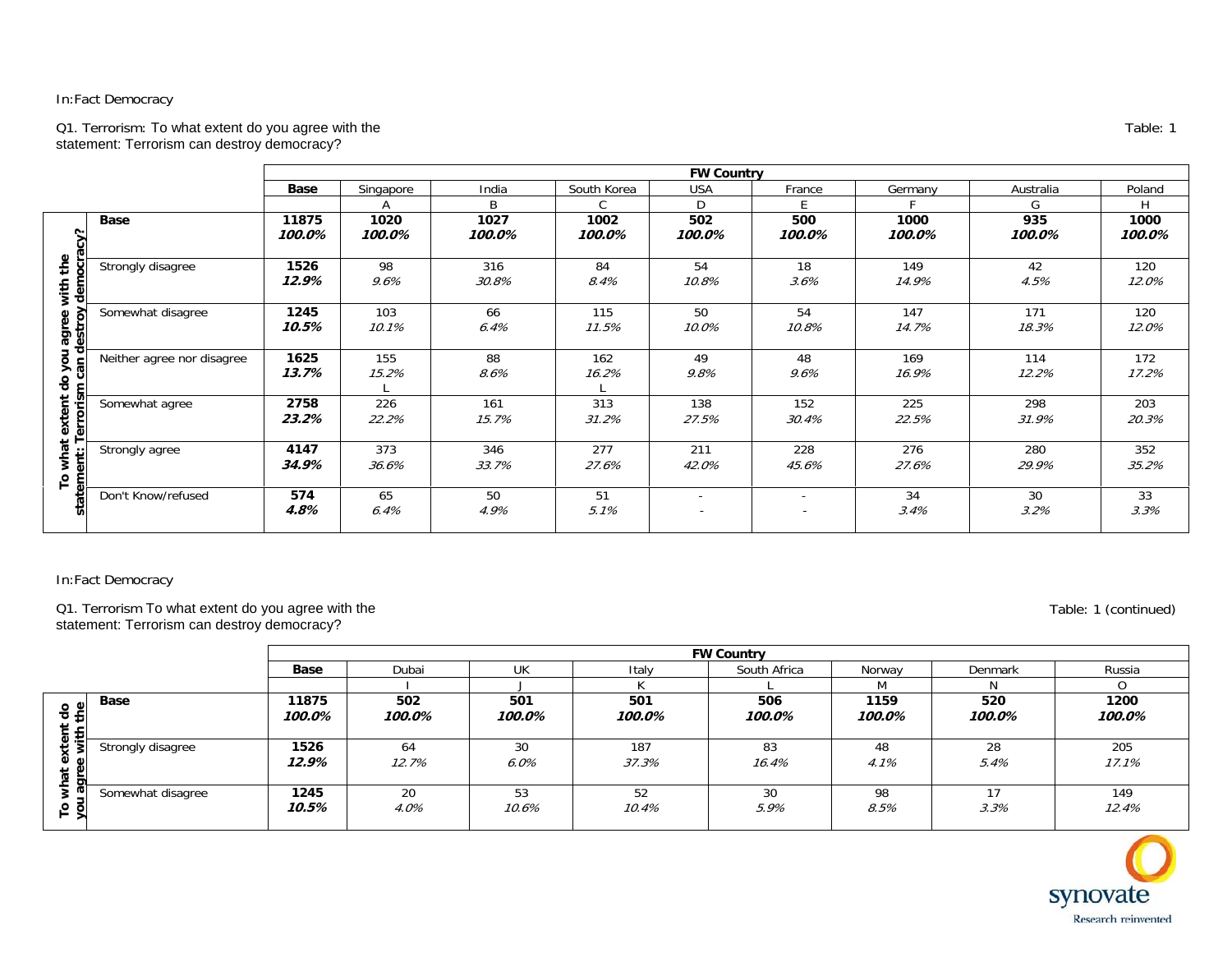|                            |               |               |              |                       | <b>FW Country</b> |              |              |              |  |
|----------------------------|---------------|---------------|--------------|-----------------------|-------------------|--------------|--------------|--------------|--|
|                            | Base          | Dubai         | <b>UK</b>    | South Africa<br>Italy |                   |              | Denmark      | Russia       |  |
|                            |               |               |              |                       |                   | M            | N.           | $\Omega$     |  |
| Neither agree nor disagree | 1625<br>13.7% | 45<br>$9.0\%$ | 65<br>13.0%  | 54<br>10.8%           | 42<br>8.3%        | 188<br>16.2% | 72<br>13.8%  | 202<br>16.8% |  |
| Somewhat agree             | 2758<br>23.2% | 91<br>18.1%   | 168<br>33.5% | 102<br>20.4%          | 59<br>11.7%       | 358<br>30.9% | 91<br>17.5%  | 173<br>14.4% |  |
| Strongly agree             | 4147<br>34.9% | 269<br>53.6%  | 185<br>36.9% | 85<br>17.0%           | 266<br>52.6%      | 389<br>33.6% | 298<br>57.3% | 312<br>26.0% |  |
| Don't Know/refused         | 574<br>4.8%   | 13<br>2.6%    |              | 21<br>4.2%            | 26<br>5.1%        | 78<br>6.7%   | 14<br>2.7%   | 159<br>13.3% |  |

Q2. Voting importance Do you feel that participating or voting in your national election is important?

**FW Country Base |** Singapore | India | South-Korea | USA | France | Germany | Australia | Poland AC D A | B | C D | E | F | G | H **11879Base1020 1027 1002 502 500 1000 939 1000 Do you feel that participating or voting in your**  feel that participating or voting in your<br>national election is important? **100.0% 100.0% 100.0% 100.0% 100.0% 100.0% 100.0% 100.0% 100.0%**  Not important at all **527**  22 23 19 5 4 39 16 55 2.2% 5.5% **4.4%**  2.2% 1.9% 1.0% 0.8% 3.9% 1.7% Not very important **418** 29 11 34 11 5 53 29 42 **3.5%**  2.8% 1.1% 3.4% 2.2% 1.0% 5.3% 3.1% 4.2% **national election is im 841** 98 39 164 25 7 77 36 62 Neither important nor unimportant 6.2% **7.1%**  9.6% 3.8% 16.4% 5.0% 1.4% 7.7% 3.8% Quite important **2531**  245 161 315 74 73 181 226 166 **21.3%**  24.0% 15.7% 31.4% 14.7% 14.6% 18.1% 24.1% 16.6% L Very important **7407**  657 460 601 785 387 411 629 624 65.7% **62.4%**  58.9% 76.4% 45.9% 77.1% 82.2% 62.9% 66.5% Do you 1 CO Don't know/Refused **155** 25 8 10 21 8 18 - - 0.9% 1.8% **1.3%**  2.5% 0.8% 1.0% - - 2.1%



Table: 2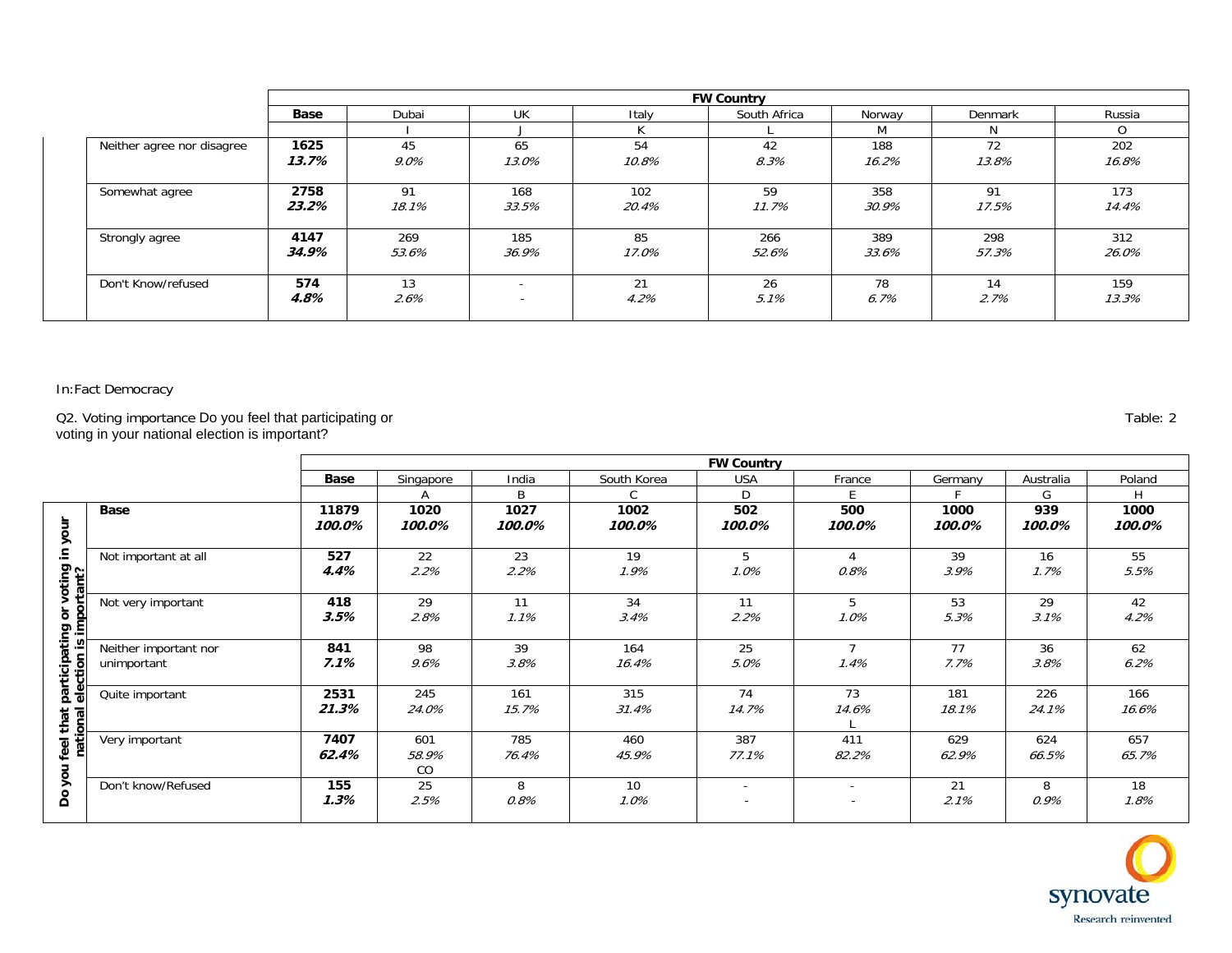#### Q2. Voting importance Do you feel that participating or voting in your national election is important?

|                                                    |                                   |                 |               |                                                      |               | <b>FW Country</b> |                |                        |                |
|----------------------------------------------------|-----------------------------------|-----------------|---------------|------------------------------------------------------|---------------|-------------------|----------------|------------------------|----------------|
|                                                    |                                   | <b>Base</b>     | Dubai         | UK                                                   | Italy         | South Africa      | Norway         | Denmark                | Russia         |
|                                                    |                                   |                 |               |                                                      | К             |                   | М              | N                      | 0              |
| your                                               | <b>Base</b>                       | 11879<br>100.0% | 502<br>100.0% | 501<br>100.0%                                        | 501<br>100.0% | 506<br>100.0%     | 1159<br>100.0% | 520<br>100.0%          | 1200<br>100.0% |
| 크.<br>voting i<br>rtant?                           | Not important at all              | 527<br>4.4%     | 14<br>2.8%    | 15<br>3.0%                                           | 33<br>6.6%    | 23<br>4.5%        | 10<br>0.9%     | 12<br>2.3%             | 237<br>19.8%   |
| $\circ$<br>$\circ$<br>$\Omega$<br>Ε                | Not very important                | 418<br>3.5%     | 14<br>2.8%    | 24<br>4.8%                                           | 21<br>4.2%    | 17<br>3.4%        | 9<br>0.8%      | $\overline{4}$<br>0.8% | 115<br>9.6%    |
| participating<br>election is imi<br>that<br>ā<br>g | Neither important nor unimportant | 841<br>7.1%     | 56<br>11.2%   | 52<br>10.4%                                          | 22<br>4.4%    | 19<br>3.8%        | 44<br>3.8%     | 20<br>3.8%             | 120<br>10.0%   |
|                                                    | Quite important                   | 2531<br>21.3%   | 111<br>22.1%  | 136<br>27.1%                                         | 99<br>19.8%   | 47<br>9.3%        | 338<br>29.2%   | 74<br>14.2%            | 285<br>23.8%   |
| nati<br>feel                                       | Very important                    | 7407<br>62.4%   | 301<br>60.0%  | 274<br>54.7%                                         | 325<br>64.9%  | 391<br>77.3%      | 747<br>64.5%   | 408<br>78.5%           | 407<br>33.9%   |
| you<br>å                                           | Don't know/Refused                | 155<br>1.3%     | 6<br>1.2%     | $\overline{\phantom{0}}$<br>$\overline{\phantom{a}}$ | 0.2%          | 9<br>1.8%         | 11<br>0.9%     | $\overline{2}$<br>0.4% | 36<br>3.0%     |



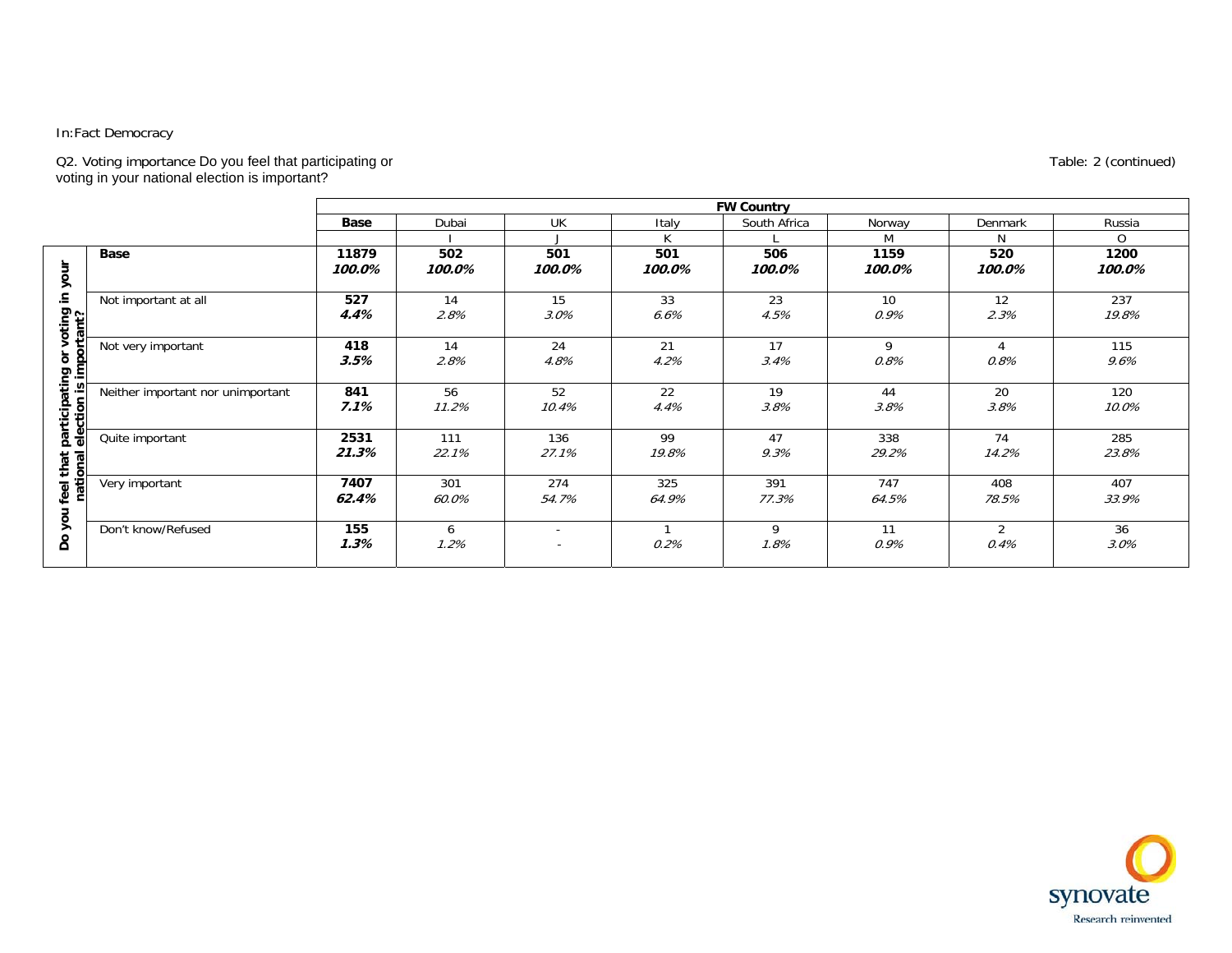Q3. Democratic gender Which gender do you think is more democratic in their outlook, males or females?

|                     |                    |                 |                |                |                | <b>FW Country</b>        |                                                      |                |               |                |
|---------------------|--------------------|-----------------|----------------|----------------|----------------|--------------------------|------------------------------------------------------|----------------|---------------|----------------|
|                     |                    | Base            | Singapore      | India          | South Korea    | <b>USA</b>               | France                                               | Germany        | Australia     | Poland         |
|                     |                    |                 |                | B.             |                | D                        |                                                      |                | G             | H              |
| g<br>.≌             | <b>Base</b>        | 11723<br>100.0% | 1020<br>100.0% | 1027<br>100.0% | 1002<br>100.0% | 502<br>100.0%            | 500<br>100.0%                                        | 1000<br>100.0% | 939<br>100.0% | 1000<br>100.0% |
| ≖<br>로 요<br>5∓      | <b>Males</b>       | 2413<br>20.6%   | 407<br>39.9%   | 228<br>22.2%   | 238<br>23.8%   | 78<br>15.5%              | 18<br>3.6%                                           | 198<br>19.8%   | 94<br>10.0%   | 239<br>23.9%   |
| 응<br>Φ<br>Φ<br>Ō    | Females            | 3585<br>30.6%   | 172<br>16.9%   | 220<br>21.4%   | 418<br>41.7%   | 121<br>24.1%             | 122<br>24.4%                                         | 453<br>45.3%   | 240<br>25.6%  | 402<br>40.2%   |
| ō<br>တား<br>ខ<br>T. | Both are equal     | 5114<br>43.6%   | 341<br>33.4%   | 513<br>50.0%   | 165<br>16.5%   | 303<br>60.4%             | 360<br>72.0%                                         | 293<br>29.3%   | 560<br>59.6%  | 283<br>28.3%   |
|                     | Don't know/Refused | 611<br>5.2%     | 100<br>9.8%    | 66<br>6.4%     | 181<br>18.1%   | $\overline{\phantom{a}}$ | $\overline{\phantom{a}}$<br>$\overline{\phantom{a}}$ | 56<br>5.6%     | 45<br>4.8%    | 76<br>$7.6\%$  |

Q3. Democratic gender Which gender do you think is more democratic in their outlook, males or females?

|                               |                    |                 |                   |                                                      | <b>FW Country</b> |               |                                                      |               |                          |
|-------------------------------|--------------------|-----------------|-------------------|------------------------------------------------------|-------------------|---------------|------------------------------------------------------|---------------|--------------------------|
|                               |                    | Base            | Dubai             | <b>UK</b>                                            | Italy             | South Africa  | Norway                                               | Denmark       | Russia                   |
|                               |                    |                 |                   |                                                      |                   |               | M                                                    | N             | $\Omega$                 |
| k is<br>tlook,                | Base               | 11723<br>100.0% | 502<br>100.0%     | 501<br>100.0%                                        | 501<br>100.0%     | 506<br>100.0% | 1085<br>100.0%                                       | 520<br>100.0% | 1118<br>100.0%           |
| think<br>ह<br>you tl<br>their | Males              | 2413<br>20.6%   | 242<br>48.2%      | 69<br>13.8%                                          | 45<br>$9.0\%$     | 117<br>23.1%  | 90<br>8.3%                                           | 56<br>10.8%   | 294<br>26.3%             |
| gender do y                   | Females            | 3585<br>30.6%   | 96<br>19.1%       | 92<br>18.4%                                          | 131<br>26.1%      | 190<br>37.5%  | 387<br>35.7%                                         | 184<br>35.4%  | 357<br>31.9%             |
| iich gen<br>democi            | Both are equal     | 5114<br>43.6%   | 156<br>31.1%<br>C | 340<br>67.9%                                         | 307<br>61.3%      | 173<br>34.2%  | 608<br>56.0%                                         | 245<br>47.1%  | 467<br>41.8%             |
| Whi<br>more                   | Don't know/Refused | 611<br>5.2%     | 8<br>1.6%         | $\overline{\phantom{0}}$<br>$\overline{\phantom{a}}$ | 18<br>3.6%        | 26<br>5.1%    | $\overline{\phantom{a}}$<br>$\overline{\phantom{a}}$ | 35<br>6.7%    | $\overline{\phantom{0}}$ |

Table: 3

synovate Research reinvented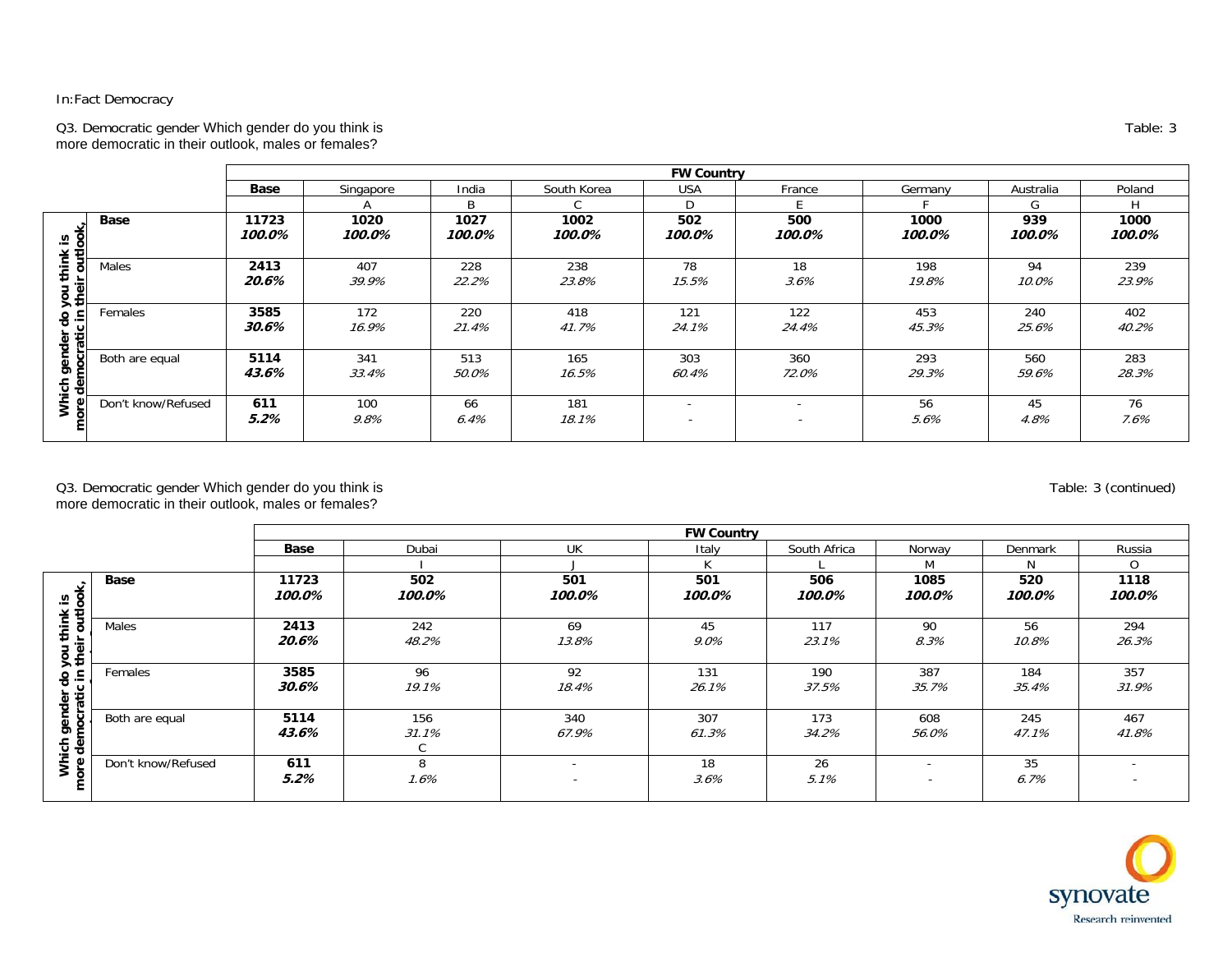Q4. Climate change combat best country Given their political structures, which country do you think is best equipped to combat climate change?

|                                 |                    |                 | <b>FW Country</b> |                |                |                                                      |                          |                |               |                |  |
|---------------------------------|--------------------|-----------------|-------------------|----------------|----------------|------------------------------------------------------|--------------------------|----------------|---------------|----------------|--|
|                                 |                    | Base            | Singapore         | India          | South Korea    | <b>USA</b>                                           | France                   | Germany        | Australia     | Poland         |  |
|                                 |                    |                 |                   | R.             |                |                                                      |                          |                |               |                |  |
| ಕ                               | <b>Base</b>        | 11879<br>100.0% | 1020<br>100.0%    | 1027<br>100.0% | 1002<br>100.0% | 502<br>100.0%                                        | 500<br>100.0%            | 1000<br>100.0% | 939<br>100.0% | 1000<br>100.0% |  |
| <u>ي</u><br>≝<br><u>&amp; 5</u> | China              | 2557<br>21.5%   | 217<br>21.3%      | 189<br>18.4%   | 238<br>23.8%   | 66<br>13.1%                                          | 127<br>25.4%             | 156<br>15.6%   | 160<br>17.0%  | 137<br>13.7%   |  |
| ÷                               | <b>USA</b>         | 6801<br>57.3%   | 628<br>61.6%      | 408<br>39.7%   | 638<br>63.7%   | 436<br>86.9%                                         | 373<br>74.6%             | 601<br>60.1%   | 455<br>48.5%  | 740<br>74.0%   |  |
| O                               | Don't know/Refused | 2521<br>21.2%   | 175<br>17.2%      | 430<br>41.9%   | 126<br>12.6%   | $\overline{\phantom{0}}$<br>$\overline{\phantom{a}}$ | $\overline{\phantom{0}}$ | 243<br>24.3%   | 324<br>34.5%  | 123<br>12.3%   |  |

Q4. Climate change combat best country Given their political structures, which country do you think is best equipped to combat climate change?

|                                                     |                    | <b>FW Country</b> |               |                                                      |               |               |                |               |                |
|-----------------------------------------------------|--------------------|-------------------|---------------|------------------------------------------------------|---------------|---------------|----------------|---------------|----------------|
|                                                     |                    | Base              | Dubai         | UK                                                   | Italy         | South Africa  | Norway         | Denmark       | Russia         |
|                                                     |                    |                   |               |                                                      |               |               | M              |               |                |
| ⋗                                                   | Base               | 11879<br>100.0%   | 502<br>100.0% | 501<br>100.0%                                        | 501<br>100.0% | 506<br>100.0% | 1159<br>100.0% | 520<br>100.0% | 1200<br>100.0% |
| political<br>ich count<br>k is best<br>think<br>능 중 | China              | 2557<br>21.5%     | 147<br>29.3%  | 148<br>29.5%                                         | 64<br>12.8%   | 134<br>26.5%  | 303<br>26.1%   | 67<br>12.9%   | 404<br>33.7%   |
| £<br>5<br>$\circ$<br>⋾<br>><br>مسد                  | <b>USA</b>         | 6801<br>57.3%     | 271<br>54.0%  | 353<br>70.5%                                         | 268<br>53.5%  | 260<br>51.4%  | 519<br>44.8%   | 297<br>57.1%  | 554<br>46.2%   |
| 응<br>5<br>ن َ<br>᠊╦                                 | Don't know/Refused | 2521<br>21.2%     | 84<br>16.7%   | $\overline{\phantom{a}}$<br>$\overline{\phantom{0}}$ | 169<br>33.7%  | 112<br>22.1%  | 337<br>29.1%   | 156<br>30.0%  | 242<br>20.2%   |

Table: 4

Table: 4 (continued)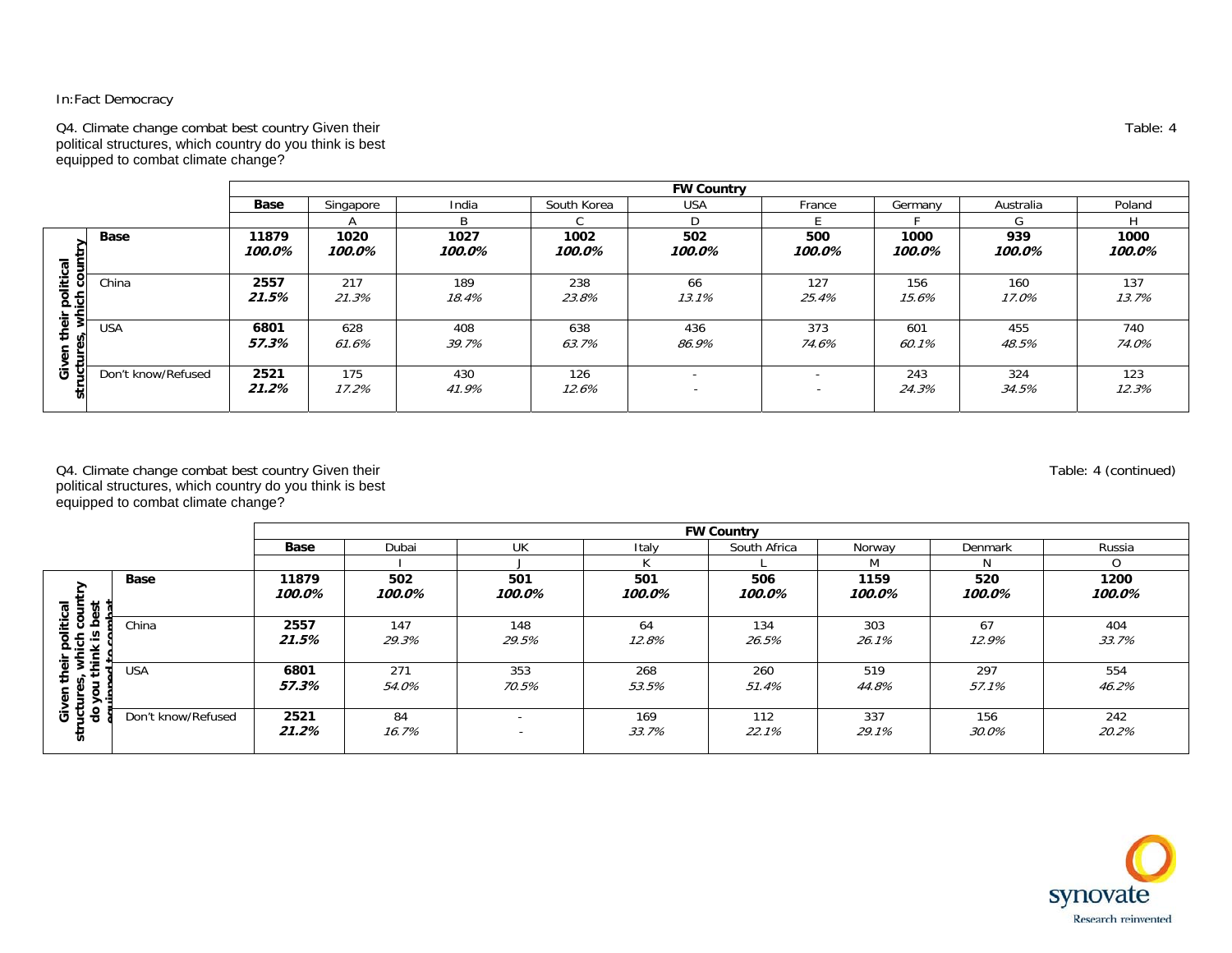Q5. Religion importance How important is your religion to you?

|                      |                      | <b>FW Country</b> |               |                                                      |               |                                            |                          |               |               |               |
|----------------------|----------------------|-------------------|---------------|------------------------------------------------------|---------------|--------------------------------------------|--------------------------|---------------|---------------|---------------|
|                      |                      | <b>Base</b>       | Singapore     | India                                                | South Korea   | <b>USA</b>                                 | France                   | Germany       | Australia     | Poland        |
|                      |                      |                   |               | B                                                    |               | D                                          | E                        |               | G             | н             |
|                      | Base                 | 9297<br>100.0%    | 804<br>100.0% | 1025<br>100.0%                                       | 478<br>100.0% | 416<br>100.0%                              | 302<br>100.0%            | 744<br>100.0% | 604<br>100.0% | 940<br>100.0% |
| you?<br>$\mathtt{S}$ | Not important at all | 517<br>5.6%       | 23<br>2.9%    | 18<br>1.8%                                           | 1.5%          | 3<br>0.7%                                  | 34<br>11.3%              | 77<br>10.3%   | 58<br>9.6%    | 16<br>1.7%    |
| religion             | Not very important   | 751<br>8.1%       | 34<br>4.2%    | 15<br>1.5%                                           | 21<br>4.4%    | 12<br>2.9%                                 | 50<br>16.6%              | 116<br>15.6%  | 69<br>11.4%   | 29<br>3.1%    |
| your<br>≅.           | Neither/nor          | 1669<br>18.0%     | 125<br>15.5%  | 50<br>4.9%                                           | 147<br>30.8%  | 77<br>18.5%                                | 103<br>34.1%             | 165<br>22.2%  | 148<br>24.5%  | 114<br>12.1%  |
| important            | Quite important      | 2337<br>25.1%     | 186<br>23.1%  | 167<br>16.3%                                         | 149<br>31.2%  | 133<br>32.0%                               | 83<br>27.5%              | 193<br>25.9%  | 189<br>31.3%  | 293<br>31.2%  |
| How                  | Very important       | 3952<br>42.5%     | 430<br>53.5%  | 775<br>75.6%                                         | 149<br>31.2%  | 191<br>45.9%                               | 32<br>10.6%              | 190<br>25.5%  | 136<br>22.5%  | 483<br>51.4%  |
|                      | Don't know/Refused   | 71<br>0.8%        | 6<br>0.7%     | $\overline{\phantom{a}}$<br>$\overline{\phantom{a}}$ | 5<br>1.0%     | $\overline{\phantom{a}}$<br>$\overline{a}$ | $\overline{\phantom{a}}$ | 3<br>0.4%     | 0.7%          | 5<br>0.5%     |

# In:Fact Democracy

Q5. Religion importance How important is your religion to you?

|                                   |                |               |               |               | <b>FW Country</b> |               |               |                |
|-----------------------------------|----------------|---------------|---------------|---------------|-------------------|---------------|---------------|----------------|
|                                   | Base           | Dubai         | UK            | Italy         | South Africa      | Norway        | Denmark       | Russia         |
|                                   |                |               |               |               |                   | M             |               |                |
| Base<br>.≌                        | 9297<br>100.0% | 502<br>100.0% | 296<br>100.0% | 473<br>100.0% | 459<br>100.0%     | 805<br>100.0% | 439<br>100.0% | 1010<br>100.0% |
| Not important at all<br>. ∸<br>60 | 517<br>5.6%    | 0.2%          | 37<br>12.5%   | 14<br>$3.0\%$ | 1.5%              | 111<br>13.8%  | 66<br>15.0%   | 45<br>4.5%     |
| Not very important                | 751<br>8.1%    | 1.2%          | 49<br>16.6%   | 26<br>5.5%    | 1.7%              | 129<br>16.0%  | 102<br>23.2%  | 85<br>8.4%     |
|                                   |                |               |               |               |                   |               |               |                |



Table: 6 (continued)

synovate

Research reinvented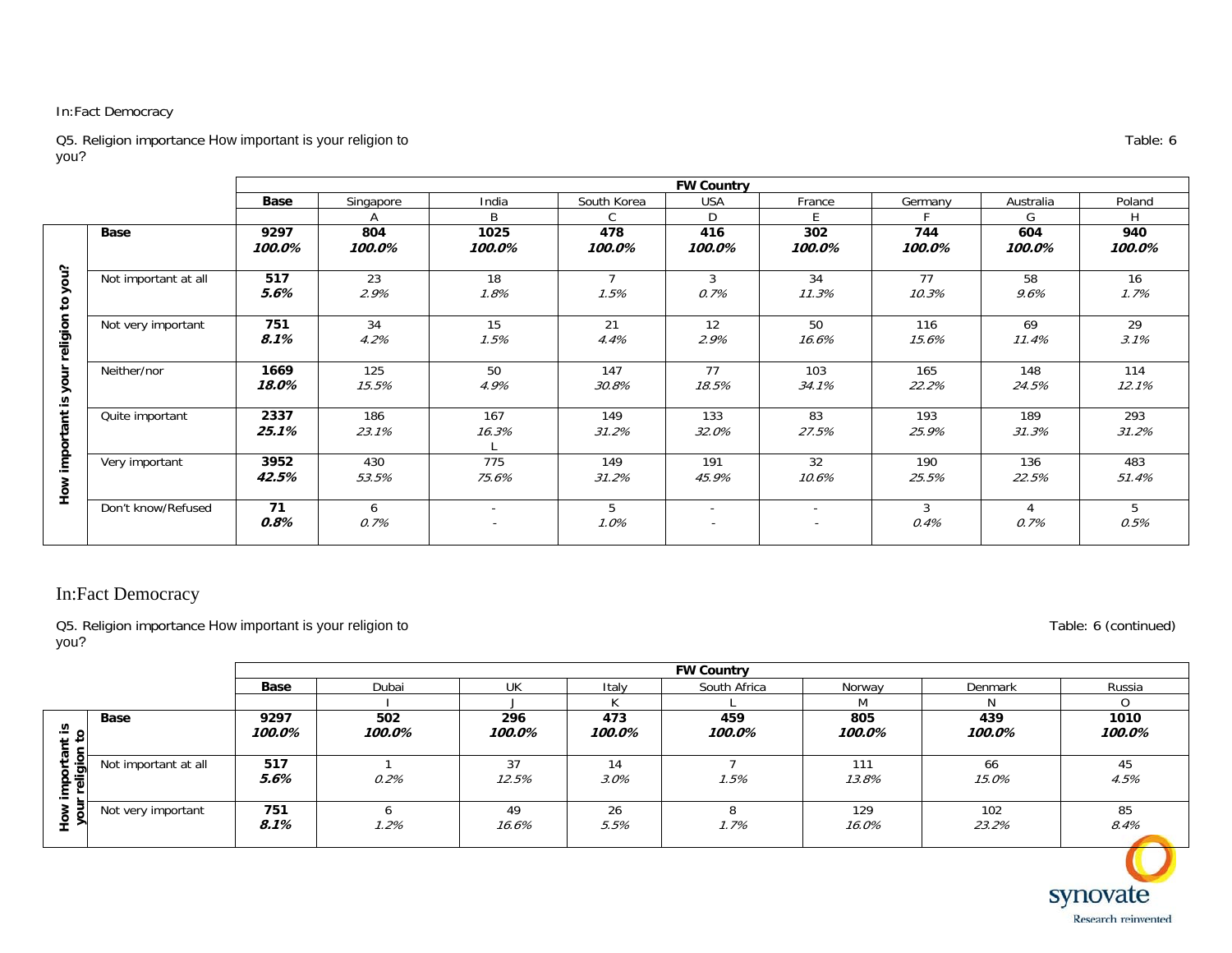| <b>FW Country</b> |       |                          |       |              |                          |         |        |
|-------------------|-------|--------------------------|-------|--------------|--------------------------|---------|--------|
| Base              | Dubai | <b>UK</b>                | Italy | South Africa | Norway                   | Denmark | Russia |
|                   |       |                          |       |              | M                        | N       | Ω      |
| 1669              | 17    | 77                       | 56    | 18           | 286                      | 139     | 147    |
| 18.0%             | 3.4%  | 26.0%                    | 11.8% | 3.9%         | 35.5%                    | 31.7%   | 14.6%  |
| 2337              | 67    | 69                       | 165   | 35           | 169                      | 69      | 370    |
| 25.1%             | 13.3% | 23.3%                    | 34.9% | 7.6%         | 21.0%                    | 15.7%   | 36.6%  |
| 3952              | 390   | 64                       | 210   | 389          | 110                      | 60      | 343    |
| 42.5%             | 77.7% | 21.6%                    | 44.4% | 84.7%        | 13.7%                    | 13.7%   | 34.0%  |
| 71                | 21    | $\overline{\phantom{0}}$ |       |              | $\overline{\phantom{a}}$ |         | 20     |
| 0.8%              | 4.2%  | $\overline{\phantom{0}}$ | 0.4%  | 0.4%         | $\overline{\phantom{a}}$ | 0.7%    | 2.0%   |
|                   |       |                          |       |              |                          |         |        |

Q6. Global Parliament support How likely would you be to support a Global Parliament, where votes are based on country population sizes, and the global parliament is able to make binding policies?

**FW Country Base |** Singapore | India | South-Korea | USA | France | Germany | Australia | Poland DAA I B I C D E FFIGH **Base 11879 1020 1027 1002 502 500 1000 939 1000 , where votes are based on country 100.0% 100.0% 100.0% 100.0% 100.0% 100.0% 100.0% 100.0% 100.0%** support a Global<br>based on country **How likely would you be to support a Global**  Very unlikely - it is a bad idea **2264**  158 33 125 171 100 94 327 131 **19.1%** 15.5% 3.2% 12.5% 34.1% 20.0% 9.4% 34.8% 13.1% Quite unlikely - but it might **1767** 115 22 120 86 93 201 157 143 work 2.1% 17.1% 18.6% 20.1% 14.3% **14.9%**  11.3% 12.0% 16.7% How likely would you be to :<br>Parliament, where votes are Neither likely nor unlikely **2237**  260 159 290 125 78 150 141 185 **18.8%**  25.5% 15.5% 28.9% 24.9% 15.6% 15.0% 15.0% 18.5% Quite likely - but with **2745** 223 282 337 89 179 257 201 306 **23.1%**  21.9% 27.5% 17.7% 35.8% 25.7% 21.4% 30.6% reservations 33.6% Very likely - it is a good idea **1716**  124 373 54 31 50 232 54 157 **Parliament 14.4%**  12.2% 36.3% 5.4% 6.2% 10.0% 23.2% 5.8% 15.7% Don't know/Refused **1150** 140 158 76 66 59 78 - - **9.7%** 7.6% 6.3% 7.8% 13.7% 15.4% 6.6% - - DEJ DEJ



Table: 7